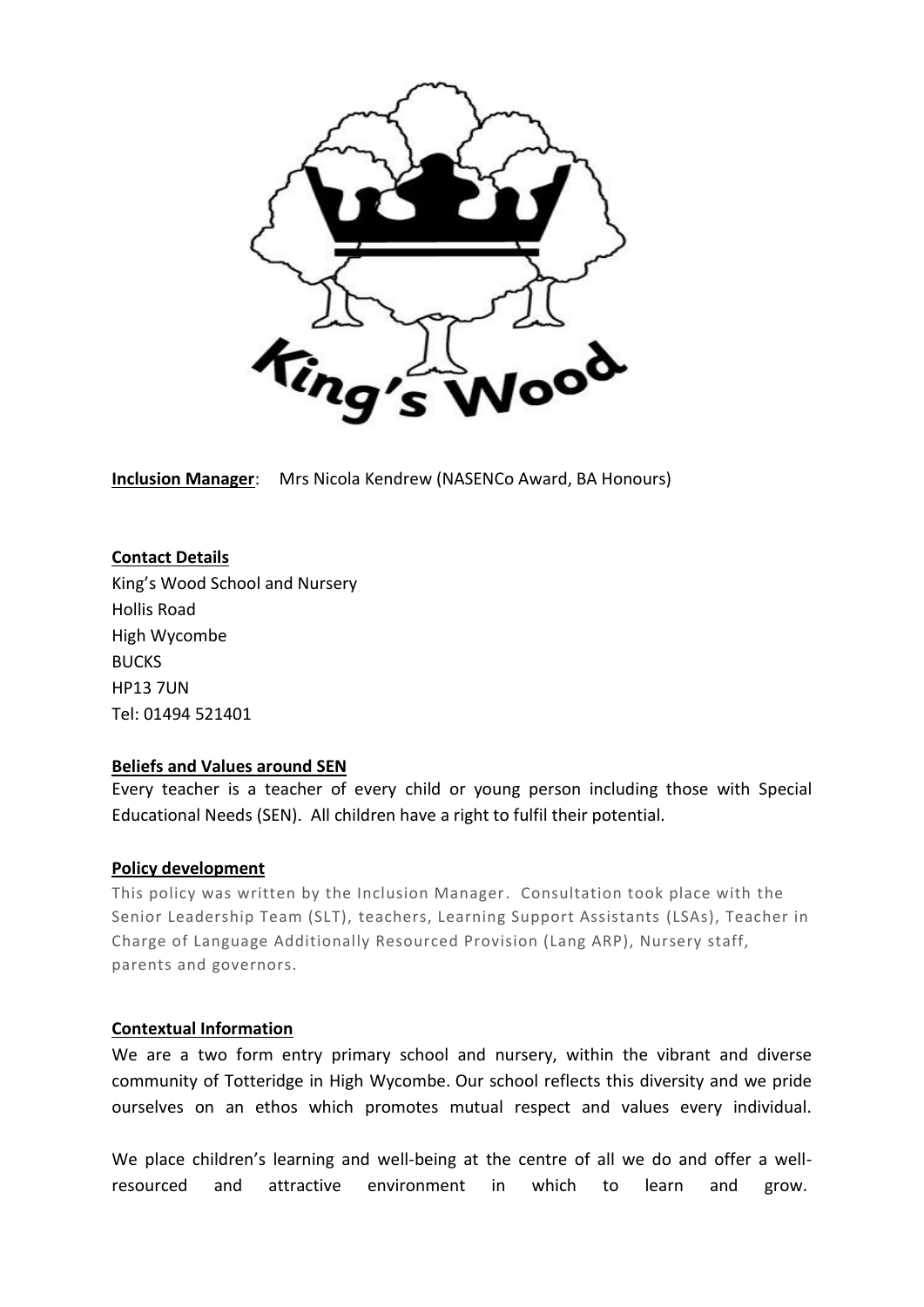Our aim is to provide a rich and stimulating, skills based, curriculum for our children, which promotes aspiration, independence and good citizenship. In this way we hope to enable every child to achieve their full potential.

The school has a 15 place Additionally Resourced Provision for children with speech and language difficulties (Lang ARP). As part of this, the Language ARP has an attached Speech and Language Therapist provided by the NHS. The Language ARP is overseen by the Teacher in Charge who is line managed by the Inclusion Manager. The allocation of places is the decision of Buckinghamshire Council's SEN Team.

Most importantly King's Wood is a happy place and our children love coming to school.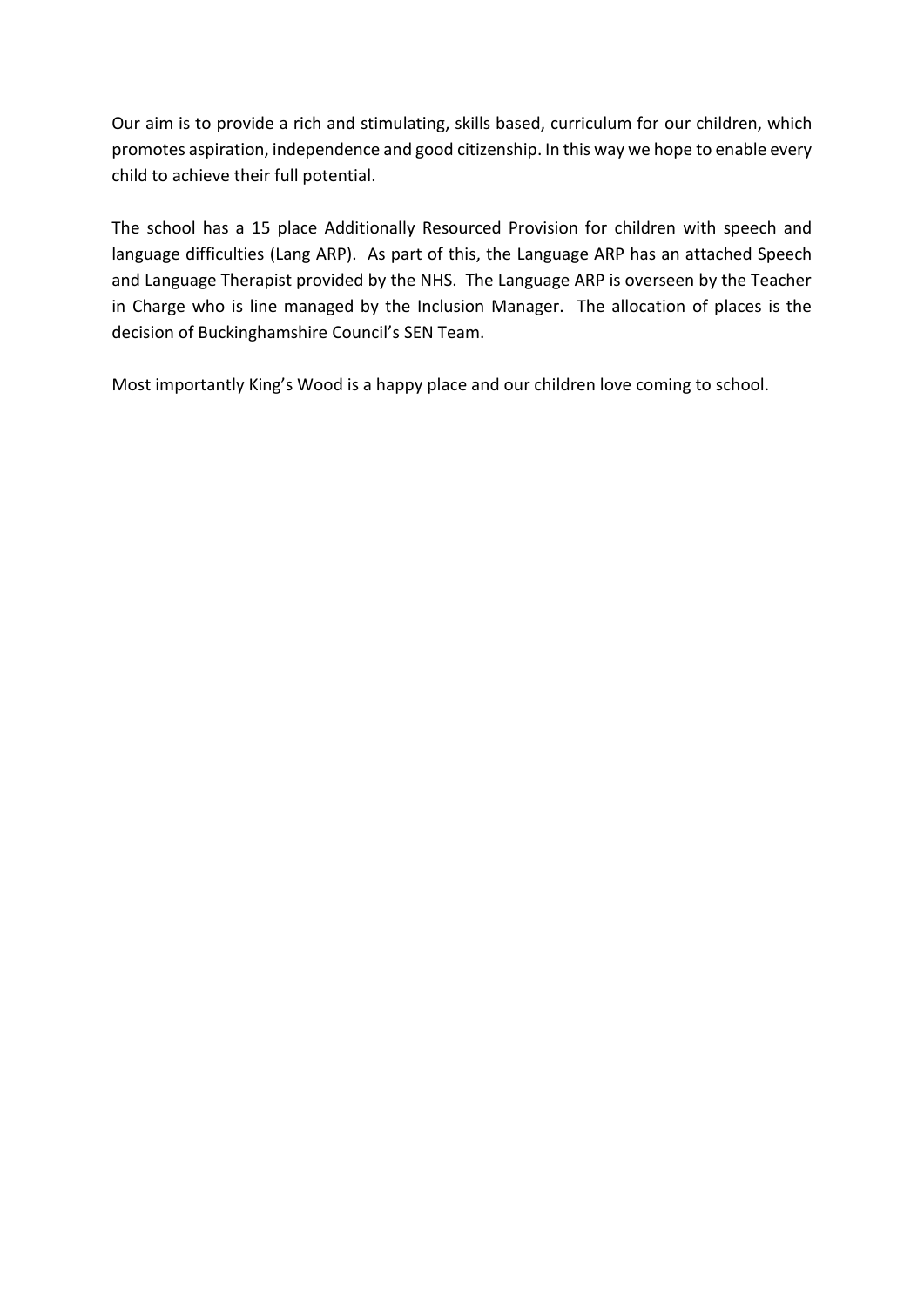# **SECTION TWO**

# **Aim**

To raise the aspirations of and expectations for all pupils with SEN we focus on outcomes for children and young people. To achieve this we adopt a variety of methods to remove any barriers to learning and further each child's progress. It is important for all children to feel part of the school community and their class. We operate many different types of support, including in class, small teaching groups and one-to-one sessions which enable all pupils to feel engaged with the curriculum, appropriate to their needs. In this way, all pupils feel included in the school**.** We are a Nurture School and hold the Marjorie Boxall Quality Mark Award.

# **Objectives**

- 1. To identify and provide for pupils who have SEN and additional needs.
- 2. To work within the guidance provided in the SEND Code of Practice 2014.
- 3. To operate "whole pupil whole school" approach to the management and provision of support for SEN.
- 4. To provide an Inclusion Manager who will work with the SEN Inclusion Policy.
- 5. To provide support and advice for all staff working with SEN pupils.
- 6. To liaise effectively with Outside Agencies and act upon their recommendations.

# **SECTION THREE**

# **Identification of SEN**

The SEN Code of Practice 2014 describes four main categories of need: Communication and Interaction, Cognition and Learning, Social, Emotional and Mental Health, Sensory and/or Physical Needs.

King's Wood School and Nursery's identification of SEN is outlined below:

- Concerns raised by parents/carers.
- On entry to school, all children are assessed. This can be used to determine any SEN.
- Feedback from feeder schools/nurseries.
- An Initial Concerns Sheet (ICS) is completed by class teachers who have concerns with a pupil's educational needs. This is then discussed with the Inclusion Manager and and a plan of action formed.
- If a child is considered to be at risk of SEN and the school does not have enough evidence to support this or has recently been removed from the SEN Support Plan Register then they are placed on the school's Record of Concern (RoC). This is an internal ranked register used to support monitoring and provision for those children who are causing concern.
- Throughout the school, children are regularly assessed and SMART targets set accordingly.
- $\bullet$  Six times a year pupil progress meetings take place  $-$  this is an opportunity to assess those children that are falling behind and for discussion between class teacher, Inclusion Manager and Head teacher.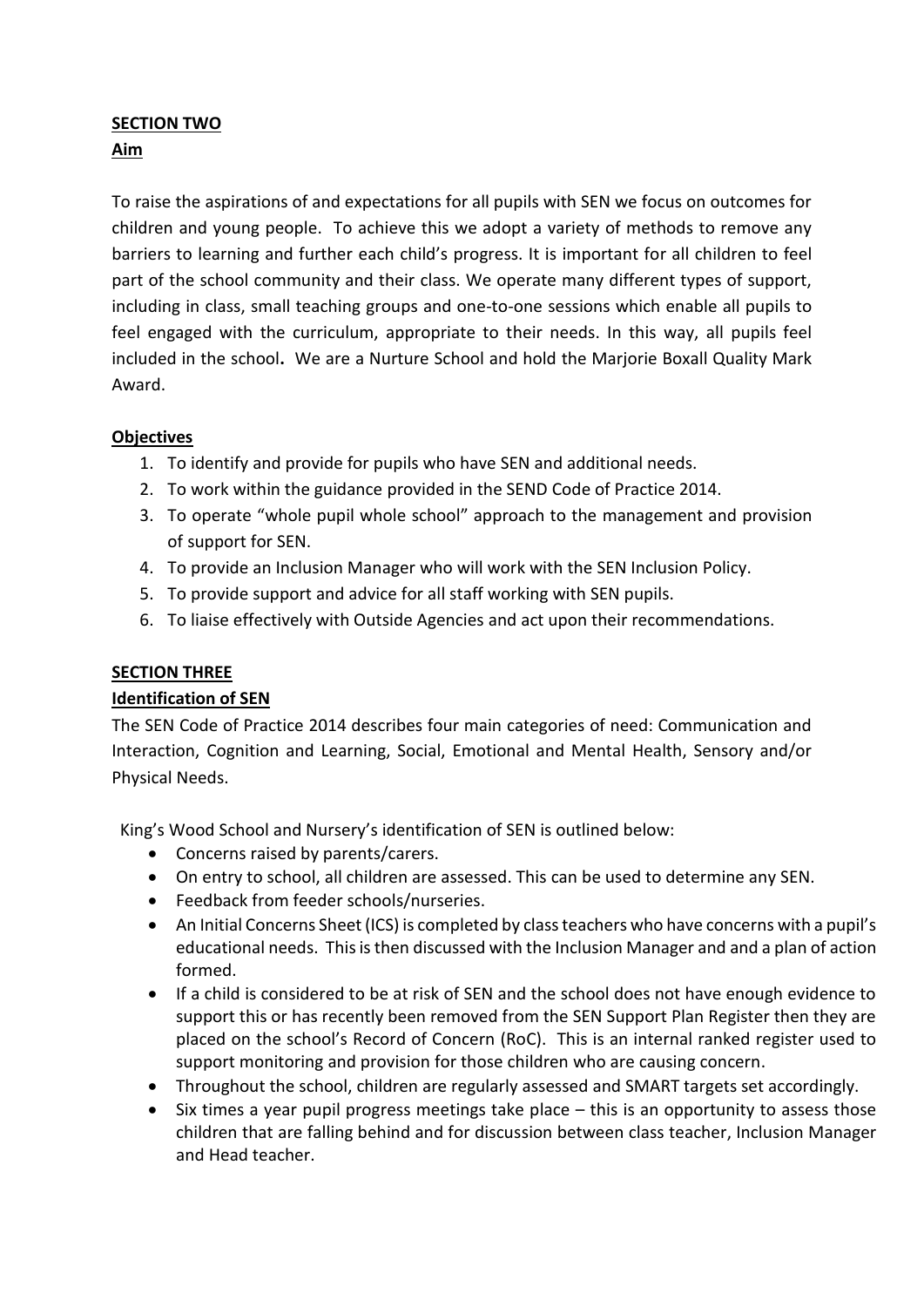- Standardised testing is used to provide a Suffolk and Salford reading age to every child twice a year.
- Pupil progress in reading skills is also monitored by RWI levels and testing throughout KS1 and for lower achievers in KS2.
- Teachers monitor children's progress through marking their work and discuss any concerns over lack of progress or particular difficulties with the Inclusion Manager as they arise.
- The Educational Psychologist can be requested by the Inclusion Manager to assess children to determine learning needs and suggest strategies to support them further.
- The Inclusion Manager may refer to outside agencies for support e.g. SALT and OT.
- For social, emotional or mental health needs the Inclusion Manager may refer pupils to the Woodlands Pupil Referral Unit/ School Nurse/CAMHS or the school's Learning Mentors.
- The Learning Mentors and Inclusion Manager can assess children for social, emotional or mental health needs using Boxall profiles or Strengths and Difficulties Questionnaires (SDQ).
- Diagnostic screening by Cognition and Learning Team or by Inclusion Manager.

# **Other factors that may influence progress and attainment**

King's Wood School and Nursery recognise that they are other contributing factors that may affect a child's progress and attainment. Children who have a disability may need reasonable adjustments to their curriculum and this is done in consultation with class teacher, parents and Inclusion Manager. Attendance and punctuality are regularly reviewed by the school's Attendance Officer and parents are informed of concerns. In addition to this the school has a Family Liaison Manager (FLM) who may support the family if there is a need. The Inclusion Manager closely monitors those children who have English as an Additional Language (EAL), those who are in receipt of Pupil Premium and Looked After Children (LAC). Whilst these children may not be SEN we ensure that they are making the expected progress and monitor closely.

# **SECTION FOUR**

# **A Graduated Approach to SEN Support**

Teachers are teachers of all pupils including those with SEND. This is achieved through quality first teaching which includes effective differentiation and monitoring of all pupils. The class teacher is responsible and accountable for differentiating each lesson to ensure that the needs of all pupils are met effectively and adequate progress and development is achieved, including those pupils who are supported by LSAs and specialist staff. High quality teaching, differentiated for individual pupils, is the first step in responding to pupils who have or may have SEN.

Classroom observations and book scrutiny happens regularly within the school to ensure that teaching and marking is of the highest possible standard.

# **Managing pupils needs on the SEN Register**

At the start of each academic term the Inclusion Manager, in consultation with the teachers and LSAs, create a provision map detailing the interventions, the short term outcomes and frequency for the term. The allocation is done in conjunction with baseline assessments such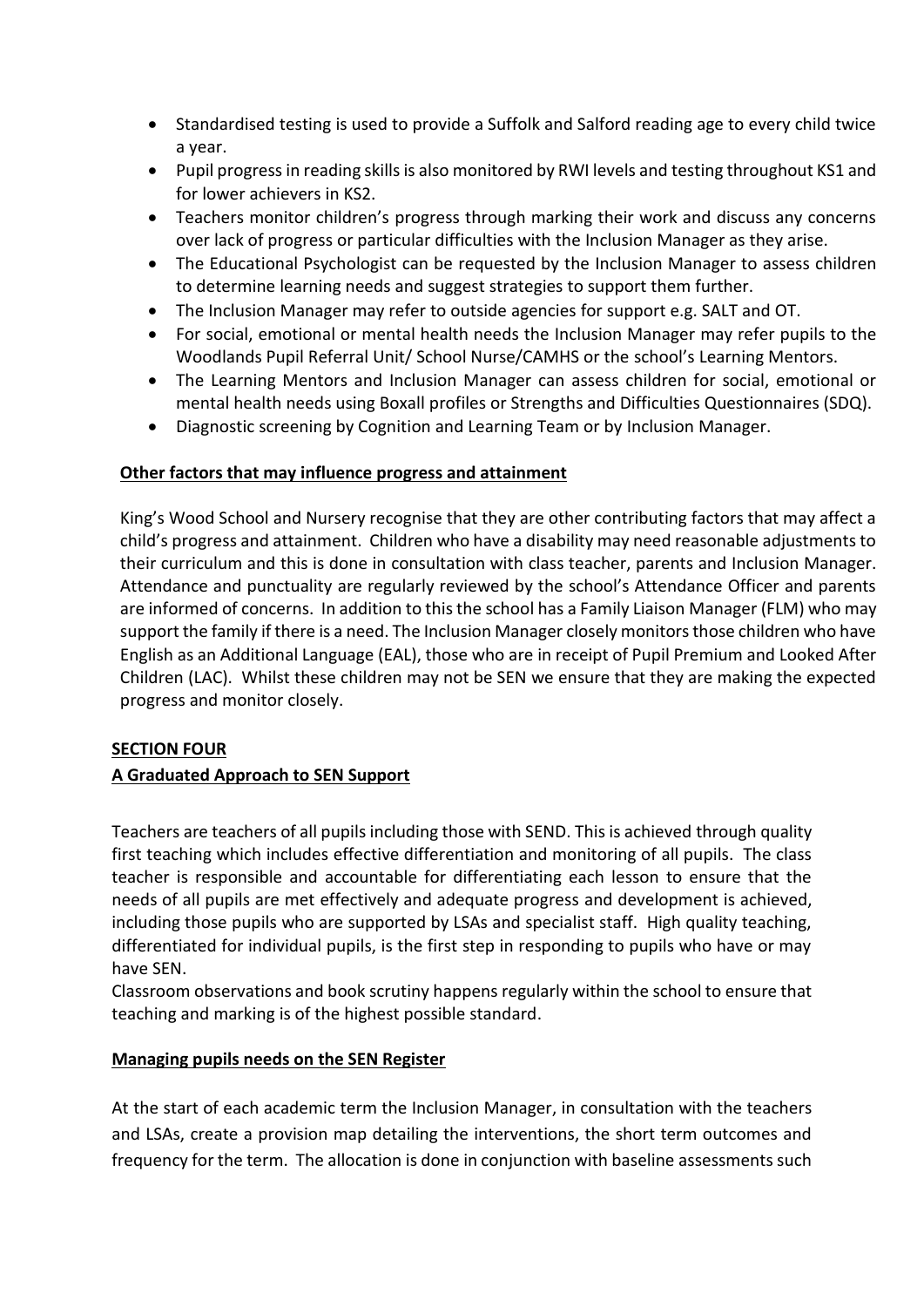as digit spans and SDQs. All Outside Agencies provision is also recorded on the Provision Map and details the frequency.

Initial training is held for any adult delivering an intervention and monitoring and evaluation sheets are provided by the Inclusion Manager or relevant outside agency.

The Inclusion Manager has an open-door policy for continuing feedback on individual children and interventions. The class teacher is expected to inform the Inclusion Manager of any concerns regarding the provision provided.

The Inclusion Manager has regular meetings with LSAs to discuss any amendments needed. The class teacher and Inclusion Manager meet with the Head teacher twice a term to discuss pupil progress. At the end of each term each LSA completes an evaluation, end of term intervention form and meets individually with the Inclusion Manager to evaluate the provision and plan the next term's outcomes. This is then shared with the class teacher who adds their input.

The Inclusion Manager is available at parents' evenings to meet with parents to discuss any concerns. Provision Maps and SMART targets are shared at this time. This is also an opportunity to discuss any outside agencies or external support that the school feel is necessary to support the child further.

If the Inclusion Manager and Senior Leadership Team feel there is a need to request High Needs Block Funding (HNBF) or an EHCP then parents are informed at any point during the academic year. Relevant referral forms are shared and where necessary signed by the parent/s.

Pupils with an EHCP receive the hours of support as outlined in their Education, Health Care Plan (EHCP). It is not always appropriate for a child to receive one-to-one support for the majority of their lessons as this may hinder their independent work skills; sometimes 'distant' support is best. This also helps to include the child as a full member of the class rather than being taught in isolation.

Children who do not have an EHCP may also receive specialist support as required. This could involve the following services:

- Speech and Language therapy
- Physiotherapy
- Paediatric referrals
- School Nurse
- Hearing and Sight Impairment Support Team
- Specialist Teaching Service (STS)
- Occupational Therapy (OT)
- Pupil Referral Unit (PRU)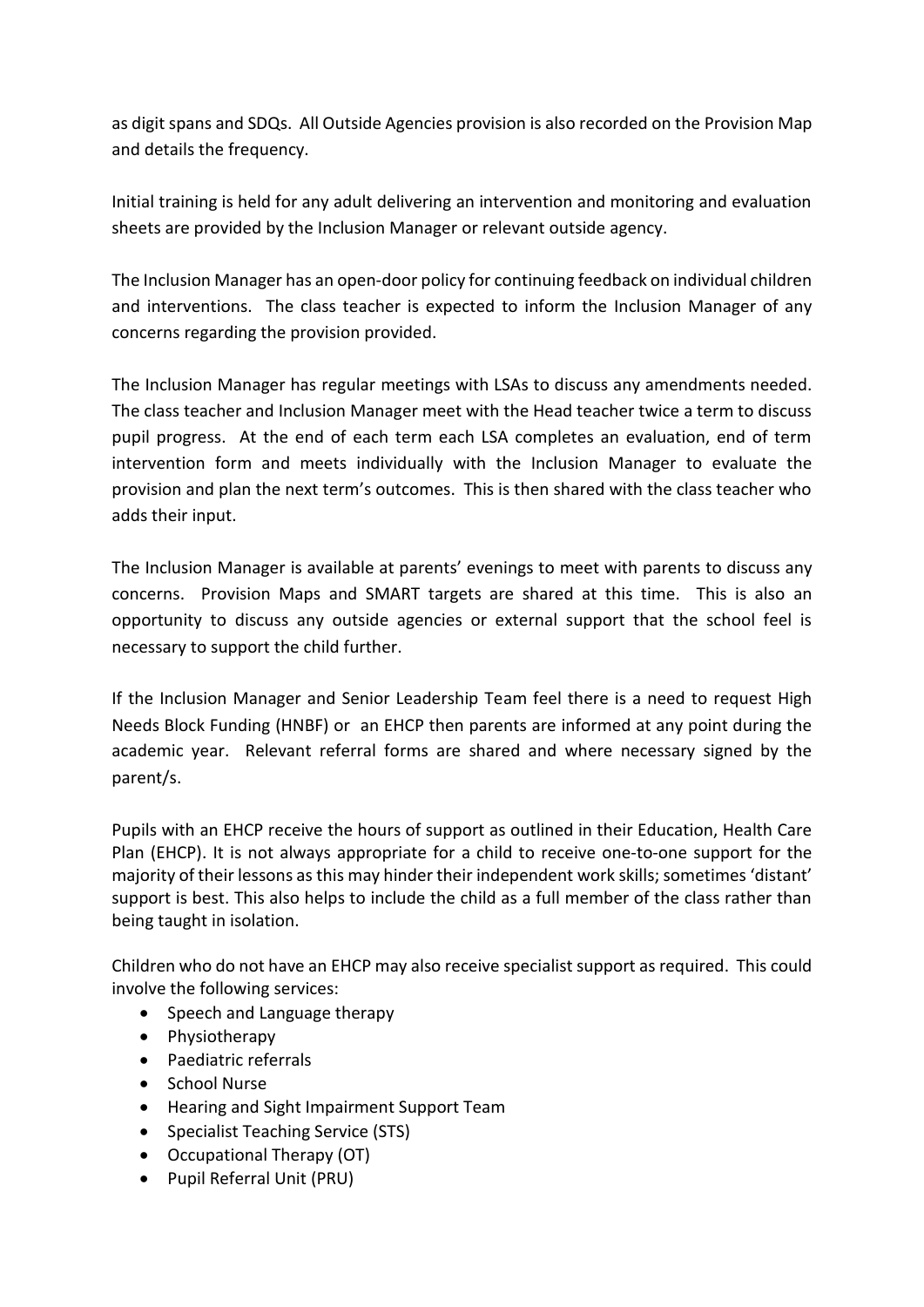### • Nurture groups

Because we use a variety of small groupings children are made to feel included in their learning. There are 'booster groups' for children who benefit from an extra push, special needs groups, and nurture groups. All children move around to different groups for different things and so it considered 'normal' to be in different groups. This helps our pupils with SEN as they then do not feel different from the rest of the class.

There is also 1 to 1 support or small groups for emotional or social difficulties with the Learning Mentors as required.

#### **SECTION FIVE**

#### **Criteria for exiting the SEN Register**

During Pupil Progress Meetings (PPM) SLT, Inclusion Manager and class teachers discuss every child's progress. If it is decided the child no longer has SEN then the child will be removed from the SEN Support Plan Register and the parents are informed. The child is then monitored on the school's internal Record of Concern (RoC) using a ranked system. The RoC is reviewed termly with the class teacher and Inclusion Manager.

#### **SECTION SIX**

#### **Supporting pupils and families**

#### Pupil Involvement

All pupils are aware of their targets as these are displayed in the classroom and regularly referred to.

Pupils are asked to comment on the progress they have made with these targets.

Pupils are also encouraged to attend the parent consultation meetings if appropriate; their views are gathered before SEN Support Reviews and they sign the parent form to show their attendance.

Where a child has an EHCP, in preparation for the Pupil Centred (PC) Annual Review, pupils views are gathered ready for the review meeting.

Pupils with an EHCP will attend part of their PC Annual Review meeting, where appropriate.

#### Parental Involvement

Parents are always able to make an appointment to see either the class teacher or the Inclusion Manager to discuss their child's SEN.

Parent Consultation Evenings are held twice a year with all parents being invited.

The Individual provision map is shared with the parent at parent's evening for them to comment on, add to and sign or at SEN Support reviews

Where a child has an EHCP, in preparation for the Annual Review, parents are asked for written feedback 6 weeks prior to the Review meeting.

As part of the Inclusion Team the school has a FLM whose role it is to support parents of school-aged children. The parents are also directed towards the Buckinghamshire SEND Information, Advice and Support Service previously known as Parent Partnership. The FLM will support parents with referrals to other outside agencies and attend meetings to support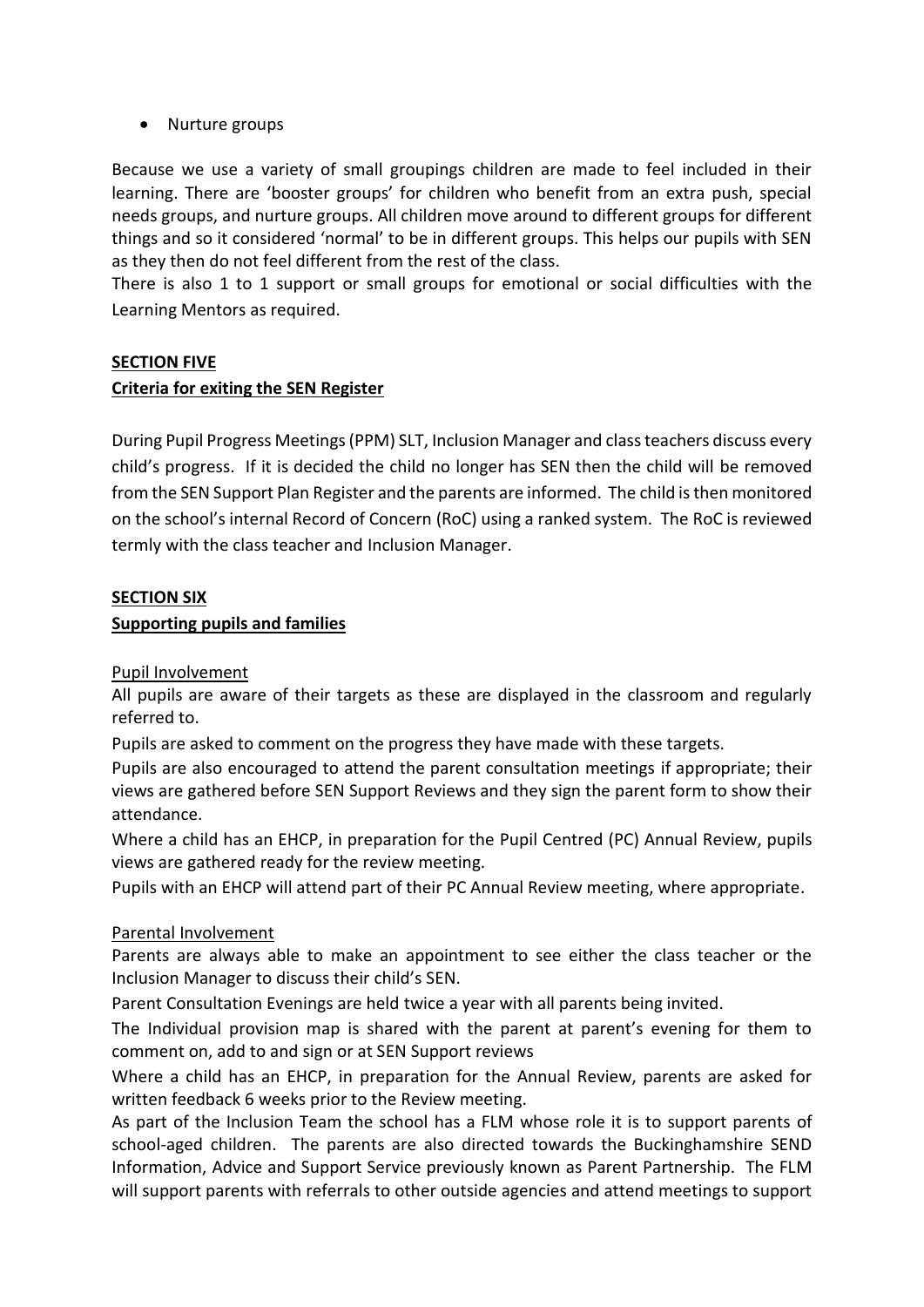parents e.g. housing, food banks etc. We also have Parents As First Teachers (PAFT) worker who runs group meetings to support parents of pre-school and early years children. She also supports families of pre-school/early years parents in the home environment.

#### Supporting Pupils

Access arrangements for those pupils who need extra support at exam times are adhered to using the latest DfE guidelines.

#### **Transition**

Transition from class to class and across Key Stage One and Two is monitored and supported by the Inclusion Manager. Those children in Year Six who are identified as being vulnerable receive a transition support programme in the Summer Term. This is delivered by the Inclusion Manager and Learning Mentor who also liaise with the relevant staff at their Secondary School to aid transition. The children with an EHCP receive extra visits to facilitate the move. The Language ARP runs their own transition programme focusing on the specific needs of the children.

#### **SECTION SEVEN**

# **Supporting pupils at school with medical conditions**

The school recognises that pupils with medical conditions should be properly supported so that they have full access to education, including school trips and physical education. Some children with medical conditions may be disabled and where this is the case the school will comply with its duties under the Equality Act 2010.

Those children who have an Education, Health and Care (EHCP) Plan which brings together health and social care needs as well as their SEN provision the SEND Code of Practice (2014) is followed.

Initially, the Inclusion Team would meet with the child's parents to ensure that practises are adhered to and followed rigorously. If it is deemed necessary the school will contact the School Nurse and relevant health care specialists and complete a Health Care Plan. This will then be displayed in the medical room, child's classroom and a copy kept on file and shared with relevant staff. If deemed necessary training will be sought and members of staff dealing with the child will be trained accordingly.

# **SECTION EIGHT**

# **Training and Resources**

Staff are supported by the Inclusion Manager to meet the needs of SEN pupils in the class. They are regularly updated on SEN Developments by the Inclusion Manager. Staff are offered training on specific needs as appropriate to the pupils in their class from Outside Agencies or internal support. Feedback on their training is given during staff meetings to skill up all staff. The Inclusion Manager is a member of the SEN liaison groups and attends regular meetings held by Buckinghamshire Council.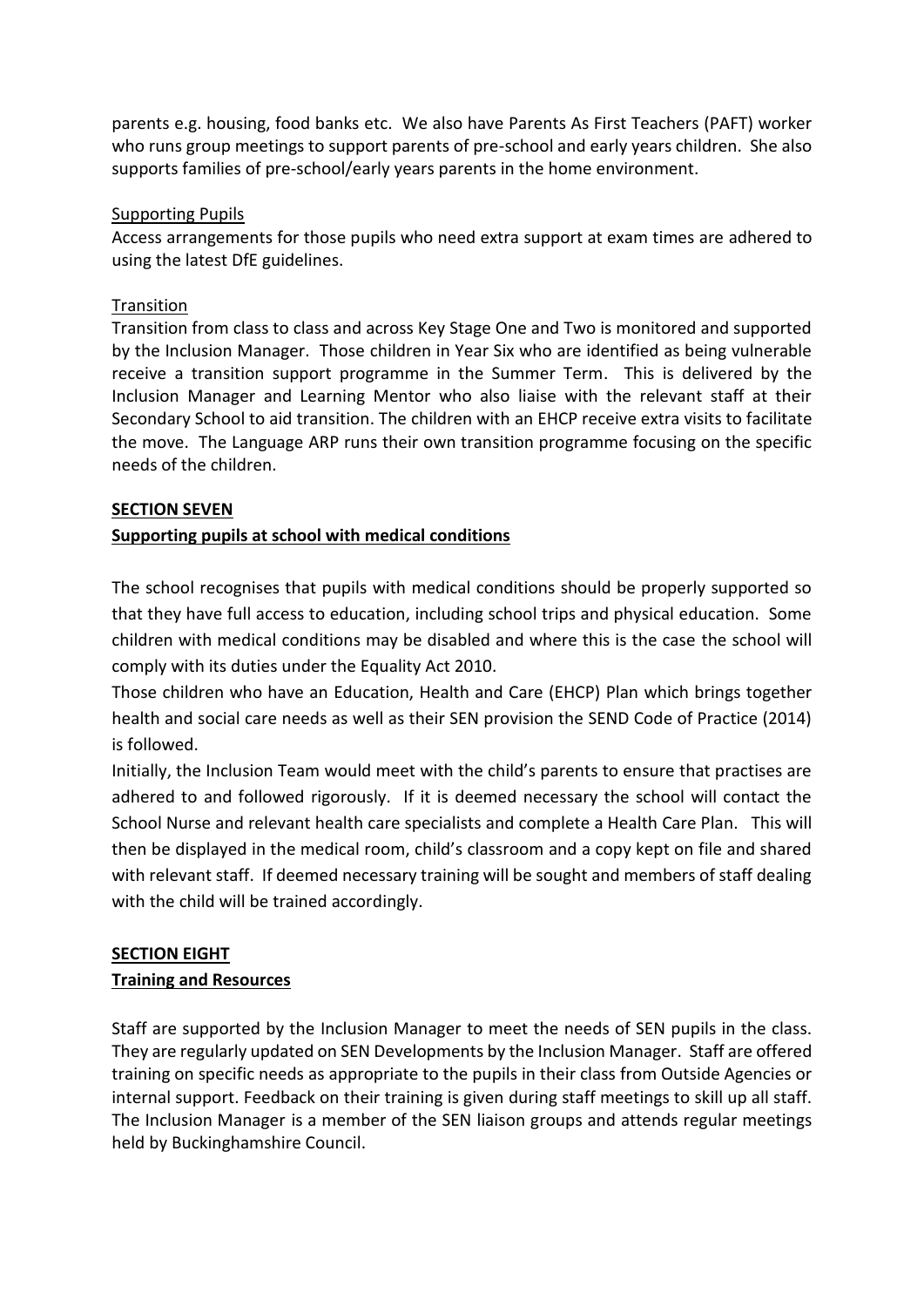# **SECTION NINE Roles and Responsibilities**

#### SEN Governor

There is a Governor appointed to SEN with responsibility to inform the full Governing Body of current SEN practice in the school, liaise and be part of policy writing. In addition they meet with the Inclusion Manager termly where they receive an update on SEN within the school.

### Class Teachers

Class Teachers are responsible for all the children in their class and they are expected to alert parents and the Inclusion Manager of any concerns they may have. It is their responsibility to provide a differentiated curriculum designed to meet the needs of the pupils in their class. They consult and work with the Inclusion Manager and other outside agencies to the benefit of the pupil. Class Teachers are responsible for co-ordinating and overseeing the work of LSAs within their classroom, modelling effective support of children where necessary. The class teacher is responsible for initiating, monitoring and updating the SMART targets and they review a child's progress at parents evening and SEN Support Plan meetings and at other times as necessary.

#### Learning Mentors

Under direction of the Inclusion Manager the Learning Mentors deliver small group and one to one interventions aimed at supporting pupils with social and emotional development. They also support behaviour management across the school and support pupils in learning how to manage their emotions.

# Learning Support Assistants (LSAs)

LSAs are line managed by the Inclusion Manager. They work closely with class teachers to deliver programmes of support either to individuals or small groups. Consultation with the Inclusion Manager occurs as and when it is appropriate on strategies and support programmes. The LSAs contribute towards the review of child's progress at the end of an intervention.

# **Safeguarding**

The designated Safeguarding Officer is the Head Teacher, Mrs Janice Freeman. The Deputy Officer is the Deputy Head Teacher, Mrs Lara Virgo. In addition, Miss Erika Searle, Mrs Nina Martin and Mr Michael Hickey have responsibility for safeguarding in the absence of the Head teacher and Deputy.

# Medical Needs

The person responsible for managing the medical needs of children within the school is the Office Manager, Mrs Pauline Burton.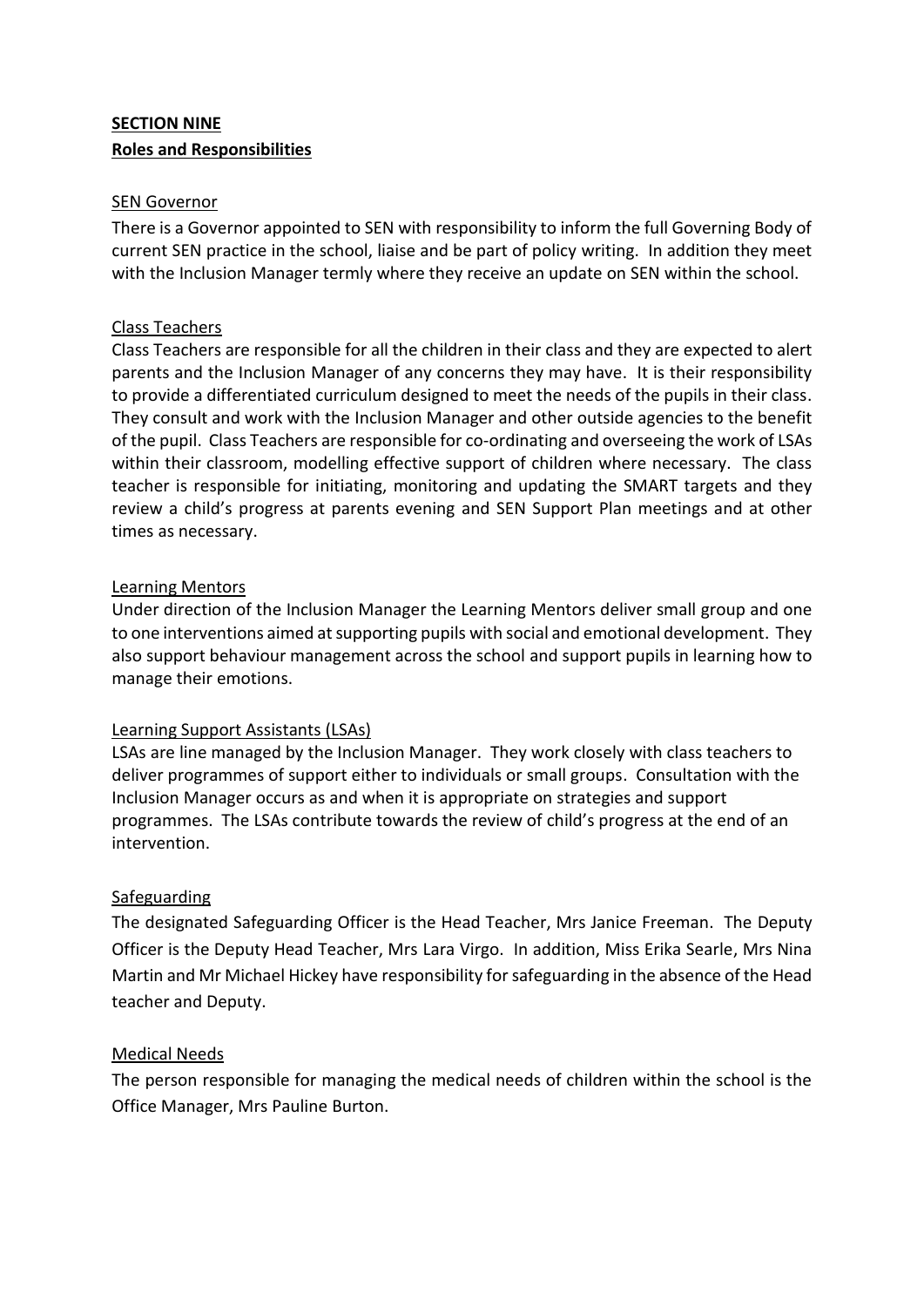# **SECTION TEN Storing and Managing Information**

Confidential information regarding children is stored in a lockable filing cabinet located in the Inclusion Office. This room is also locked when not in use.

# **SECTION ELEVEN**

# **Reviewing the policy**

This policy will be reviewed annually from the date of publishing, or where necessary sooner in light of changes to SEND.

# **SECTION TWELVE Dealing with complaints**

Any complaints regarding SEN should be directed initially to the Inclusion Manager who will seek to resolve it and if necessary seek advice from the link SEN Officer at County Hall. If dissatisfied with this outcome the parent/carer should be directed to the Head Teacher and/or Governors as per Buckinghamshire Council Complaints policy.

# **SECTION THIRTEEN**

# **Appendices**

**Appendix A –** Blank copy of County SEN Support Plan

- **Appendix B -** Initial concern sheet
- **Appendix C -** SMART target sheet
- **Appendix D -** Behaviour target sheet
- **Appendix E –** Link to the Buckinghamshire Family Information Service
- **Appendix F –** Language ARP criteria for entry
- **Appendix G –** Glossary of SEN terms

# **Appendix G – Glossary of terms**

| Abbreviation | <b>Meaning</b>                                      |
|--------------|-----------------------------------------------------|
| <b>SEND</b>  | Special Educational Needs and Disability            |
| <b>SEN</b>   | <b>Special Educational Needs</b>                    |
| <b>SLT</b>   | Senior Leadership Team                              |
| Lang ARP     | Language Additionally Resourced Provision           |
| <b>LSA</b>   | Learning Support Assistant                          |
| <b>ICS</b>   | <b>Initial Concern Sheet</b>                        |
| SMART        | Specific, Measureable, Attainable, Realistic Timely |
| <b>SENCo</b> | Special Needs Co-ordinator                          |
| <b>RoC</b>   | Register of Concern                                 |
| <b>EHCP</b>  | Education, Health, Care Plan                        |